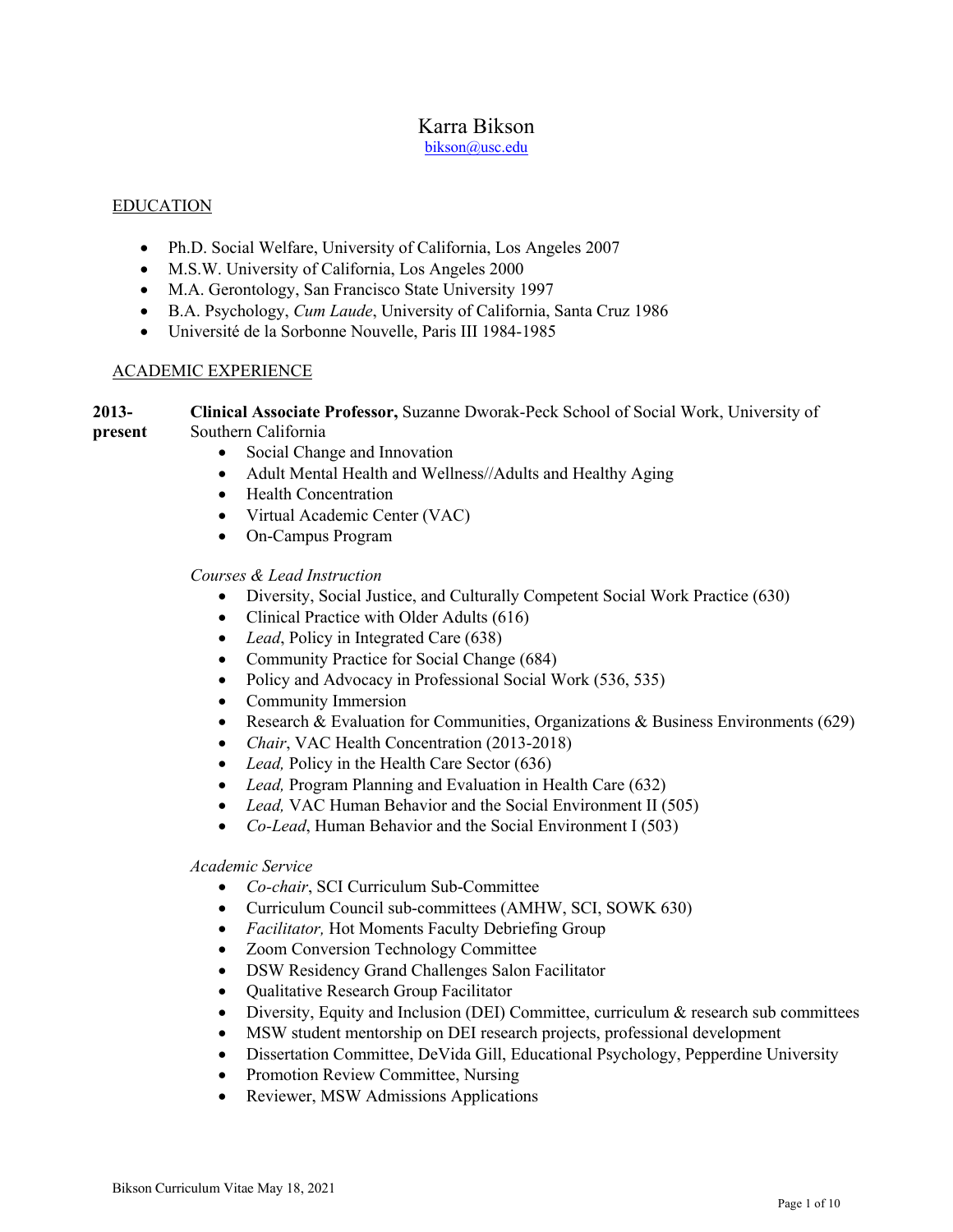- Dissertation Committee, Melissa Singh, USC Rossier
- Ongoing mentorship of new instructors, adjunct faculty, and teaching assistants
- Lead Instructor Training Workshop (filmed, 2017)
- Reviewer, Annual Performance Reviews, AHA Dep't
- AHA Research Committee (secretary)
- Health Concentration Selection and Immersion Committee
- Faculty Advisor, Health Concentration VAC students

2012-2013 **Adjunct Lecturer**, USC SDPSSW, On-Campus Program

- Community Immersion
- Social Welfare (535)
- Human Behavior and the Social Environment (503, 505)

# 2007-2010 **Assistant Professor,** New York University Silver School of Social Work (NYU SSSW)

- *Lead,* Doctoral Seminar, History of Social Work and Social Welfare (*developed course*)
- *Co-Lead*, Policy Practice Concentration
- *Lead,* Grief, Loss and Bereavement (*developed course*)
- *Lead,* Advanced Social Policy in Health Care (*developed course*)
- Social Welfare Programs and Policies I (MSW foundation)
- Field Instruction III & IV (MSW Field Instructor)
- Student Support Advisor (MSW)

*Academic Service*

- Faculty Advisor, *Student Committee on Licensing Issues*
- Dissertation Committee Member, Shoshana Bulow
- Member, *Gero Research Colloquium*, Hartford Institute for Geriatric Nursing
- Member, *Out Faculty*
- Dean's Advisory Group for Social Work Licensure
- Presenter, Professional Development Day
- Presenter, Funding Opportunities for Doctoral Students
- Doctoral Program Open House
- MSW Admissions Open House
- MSW Student Orientations
- Reviewer, MSW Admissions Applications

1999-2007 **Teaching Fellow,** UCLA Dep't of Social Welfare and the College of Letters and Sciences

- *Lead,* Death & Dying (*developed course*, undergraduate)
- *Co-Lead,* Frontiers in Human Aging (*co-developed* freshman honors year-long sequence)
- Diversity in Aging: The Roles of Gender and Ethnicity (upper division undergraduate)
- Dynamics of Human Behavior I: Community and Organizational Theory (MSW)
- Dynamics of Human Behavior II: Human Growth and Development (MSW)
- Dynamics of Human Behavior III: Advanced Psychopathology (MSW)
- Foundations of Social Work and Social Welfare Policy (undergraduate)
- Social Welfare Policies and Programs (MSW)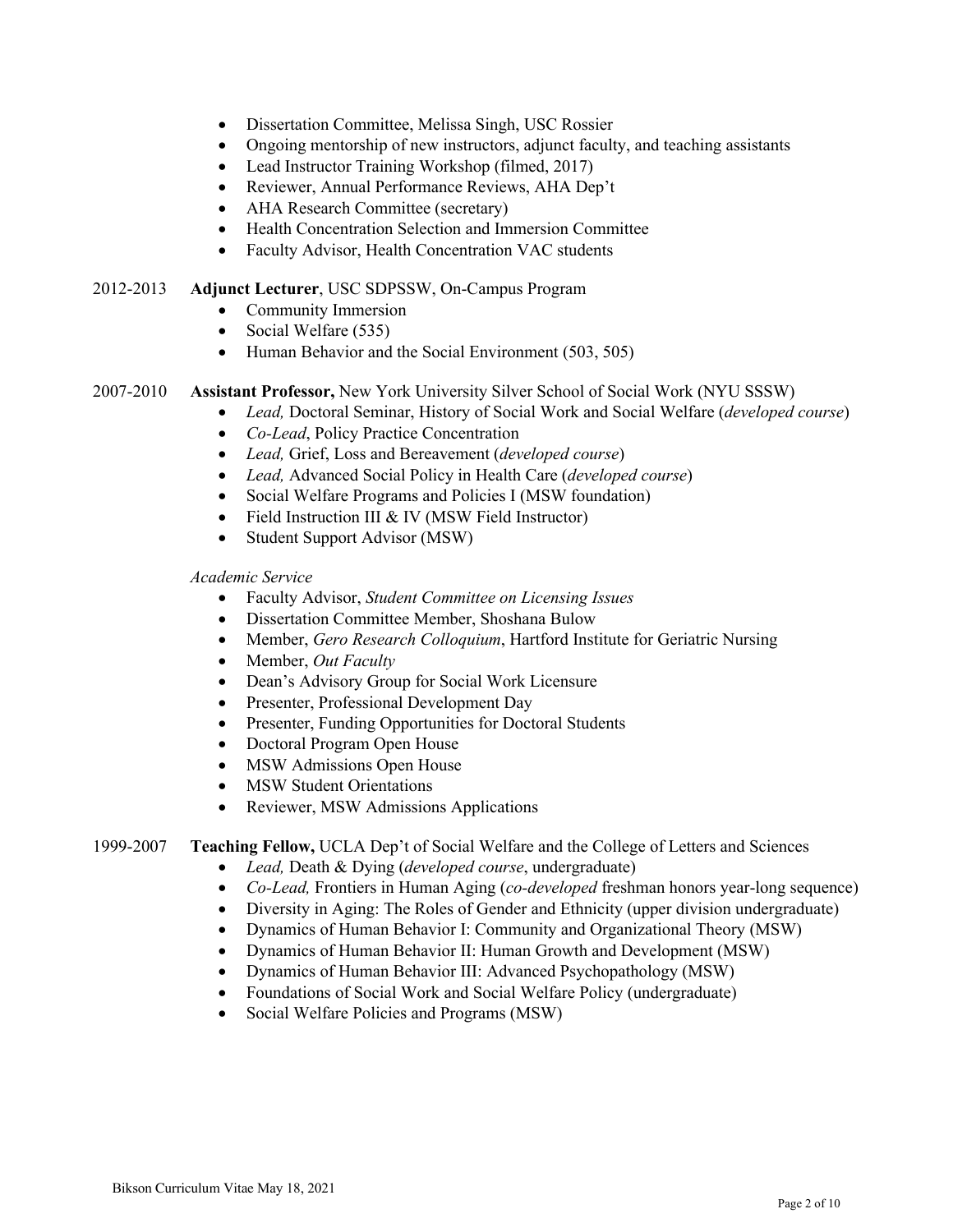### BOOK CHAPTERS

- Bikson, K. (2019). Social Aspects of Palliative Care. In Altilio, T., Leimena, M. L. & Sumser, B. (Eds.) *Palliative Social Work: A Practical Guide for Primary Health Social Work*. New York, NY: Oxford University Press.
- Bikson, K., & Bikson, T.K. (2001). The impact of internet use over time on older adults: A field experiment, in Charness, N., Park, D. C. & Sabel, B. (Eds.) *Communication, Technology and Aging*, New York: Springer Publishing Company.

#### PEER-REVIEWED PRESENTATIONS & WORKSHOPS

- Singh, M. I., Bikson, K., Smith-Maddox, R. & Parker-Dominguez, T. (2018, January). *Teaching Diversity and Social Justice: Strategies for the Virtual MSW Classroom to Improve Educational Outcomes*. Society for Social Work and Research (SSWR).
- Bikson, K., Singh, M. I., Smith-Maddox, R., Parker-Dominguez, T. & Boafo, J. (2017, October). *Teaching Equity and Social Justice: Strategies for the Virtual MSW Classroom.* Council on Social Work Education (CSWE).
- Singh, M. I., Bikson K., & Smith-Maddox, R. (2017, June). *Positionality and Practice: The Role of Social Identity and Life Experiences.* National Association of Social Work Florida State conference (NASW-FL).
- Bikson, K., Parker Dominguez, T., Singh, M. & Smith-Maddox, R. (2016, November). *Strategies for teaching diversity: Opportunities and challenges in the virtual MSW classroom.* Council on Social Work Education (CSWE).
- Bikson, K. (2015, July**).** *Organizational challenges to implementing hospital-based palliative care*. Poster presentation presented at the 20<sup>th</sup> Annual UCLA Research Conference on Aging.
- Bikson, K. (2010, March). *Organizational challenges to implementing hospital-based palliative care.* Paper presented at American Academy of Hospice and Palliative Medicine's Annual Assembly (AAHPM).
- Bikson, K. (2010, January). *Organizational challenges to implementing hospital-based palliative care.* Paper presented at Society for Social Work and Research's Annual Conference (SSWR).
- Bikson, K. (2008, November). *Understanding innovation in end-of-life care: A comparative case study of hospital-based palliative care programs*. Paper presented at Gerontological Society of America's (GSA) 61st Annual Scientific Meeting, Washington, D.C.
- Bikson, K. (2007, February). *Improving interdisciplinary palliative care delivery: A qualitative case comparison study.* Plenary paper presentation at the VA Health Services Research & Development Service National Meeting, (VA HSR&D) Washington, DC.
- Bikson, K. (2006, February). *Understanding innovation in end of life care: Hospital-based palliative care programs.* Paper accepted at the Council on Social Work Education (CSWE) Gero-Ed Forum.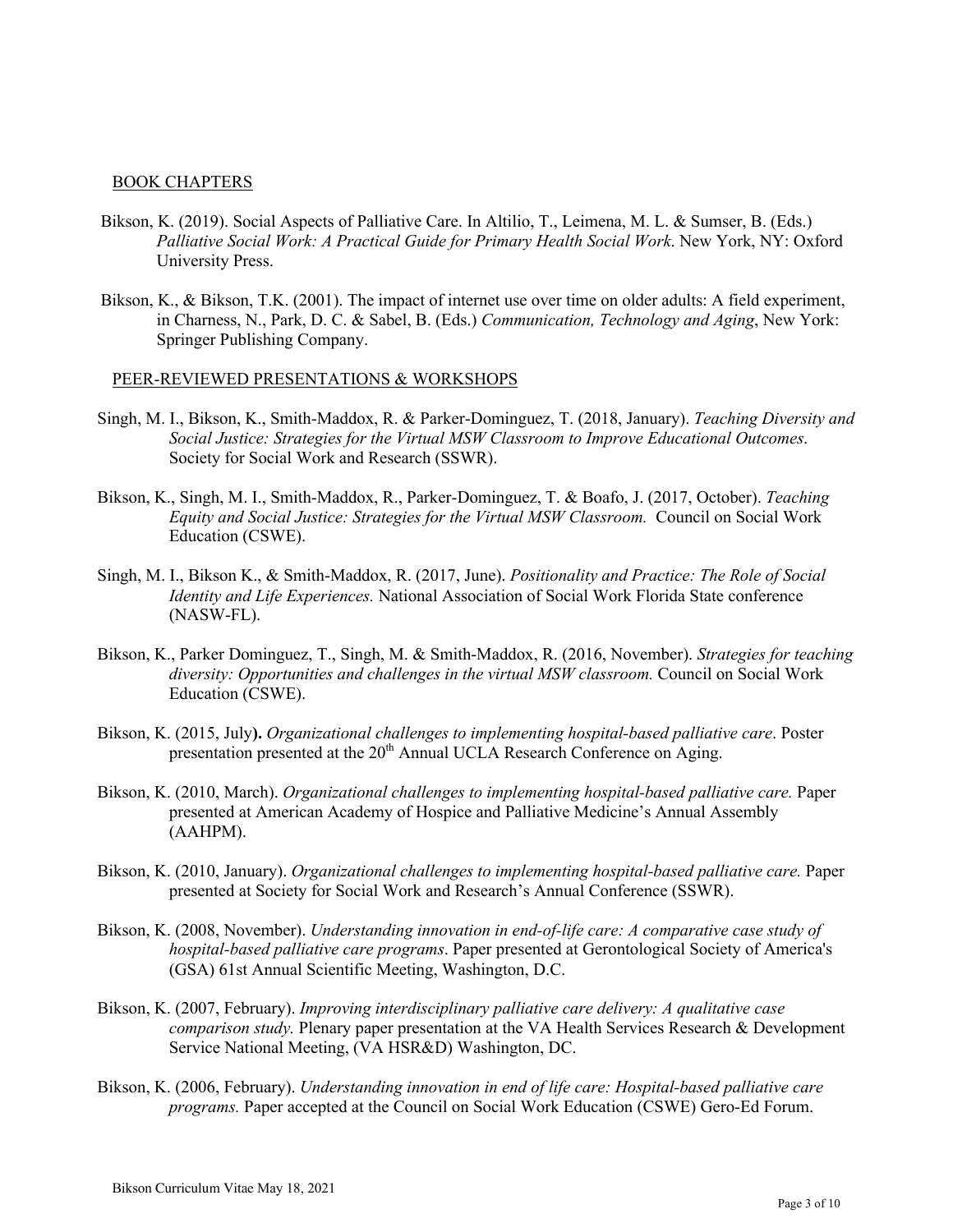Bikson, K. (2004, January). *Psychosocial problems in primary care: Patient and provider perceptions*. Poster presented at the Society for Social Work and Research Annual Conference (SSWR).

# RESEARCH EXPERIENCE

| 2016-2018 | Co-Principal Investigator, Suzanne Dworak-Peck School of Social Work, USC<br>Strategies for teaching diversity: Opportunities and challenges in the virtual MSW<br>classroom. Mixed methods, multi-phase study of MSW faculty teaching online.                                                                      |
|-----------|---------------------------------------------------------------------------------------------------------------------------------------------------------------------------------------------------------------------------------------------------------------------------------------------------------------------|
| 2004-2006 | Principal Investigator, Grant funded: \$80,000 Doctoral Fellowship in Geriatric Social Work.<br>John A. Hartford Foundation and UCLA. Comparative case study of hospital-based<br>$\bullet$<br>palliative care. Co-I: Ted Benjamin, Ph.D., Karl Lorenz, Ph.D., Mario Milch, M.D.                                    |
| 2004-2006 | Principal Investigator, Grant funded: \$37,500 VA Social Work Pre-Doctoral Fellowship.<br>Office of Academic Affiliations, Dep't of Veterans Affairs. Comparative case study of<br>hospital-based palliative care. Co-I: Jim McGuire, Ph.D.                                                                         |
| 2004-2005 | Research Associate, Inter University Consortium, UCLA<br>Evaluation of concurrent planning training for Dep't of Children and Family Services<br>(DCFS), PI: Todd Franke, Ph.D.                                                                                                                                     |
| 2004      | Principal Investigator, Grant funded: \$8,500. VA Health Services Research & Development Locally<br>Initiated Project.<br>Center for the Study of Healthcare Provider Behavior, VA Greater Los Angeles Healthcare<br>$\bullet$<br>System. Pilot study on implementation of palliative care. Co-I: Karl Lorenz, M.D. |
| 2002-2003 | Research Associate, Robert Wood Johnson Foundation, UCLA<br>Secondary data analysis for Consumer-Directed Movement in Health Care project, PI: Ted<br>Benjamin                                                                                                                                                      |
| 1998-2000 | Research Associate, Veterans Affairs Greater Los Angeles Healthcare System, Social Work Service<br>Research and Program Evaluation Office<br>Research design, IRB applications, data collection and analysis, manuscript and<br>presentation preparation, PI: Jim McGuire, Ph.D.                                    |
| 1997-1999 | Research Assistant, Center for Policy Research on Aging, UCLA<br>Secondary data collection, manuscript and report writing, PI: Fernando Torres-Gil, Ph.D.                                                                                                                                                           |
| 1998      | Research Assistant, UCLA<br>Data analysis for In Home Supportive Services (IHSS) project, PI: Todd Franke, Ph.D.                                                                                                                                                                                                    |
| 1996-1997 | Research Associate, Institute for Health & Aging, University of California, San Francisco (UCSF)<br>Primary and secondary data collection and analysis, report writing, presentation preparation,<br>PI: Carol Estes, Ph.D.                                                                                         |

# PEER-REVIEWED PUBLICATIONS

Bikson, K., McGuire, J., Blue-Howells, J., & Seldin-Sommer, L. (2009). Psychosocial problems in primary care: Patient and provider perceptions. *Social Work in Health Care, 48,* 8:736-749.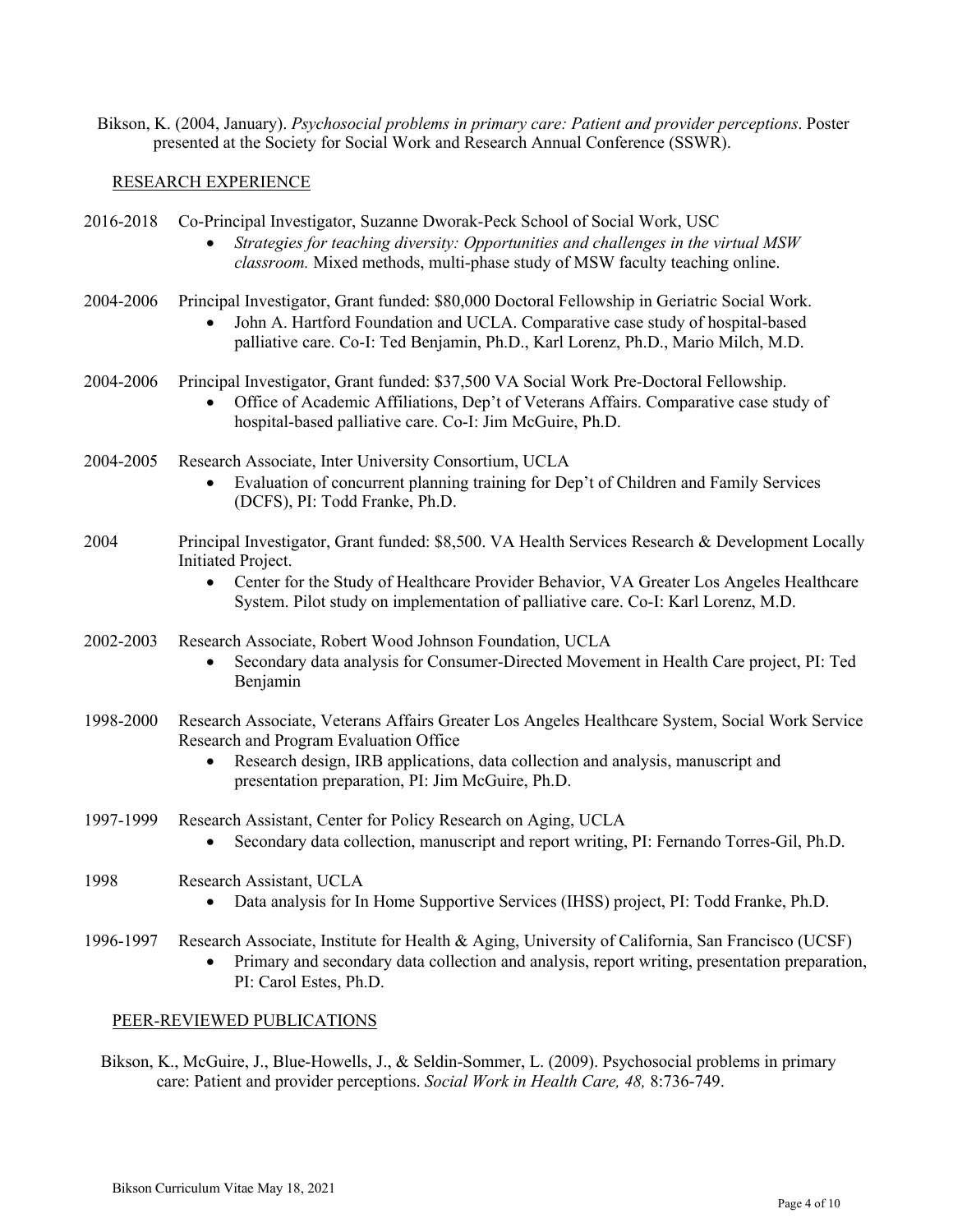- McGuire, J., Bikson, K., & Blue-Howells, J. (2005). How many social workers are needed in primary care? A patient-based needs assessment example. *Health & Social Work, 30*, 4:305-313.
- Torres-Gil, F. & Bikson, K. (2002). The emerging nexus of aging and diversity: Implications for public policy and entitlement reform. *Elder's Advisor: The Journal of Elder Law and Post-Retirement Planning*, *4,* 1:1-10.
- Torres-Gil, F., & Bikson, K. (2001). Multiculturalism, Social Policy and the New Aging. *Journal of Gerontological Social Work*, *36*, 3-4:13-32.
- Bikson, K. (Accepted w/minor revisions). Hospital-based interdisciplinary palliative care: Got social work? Submitted to Journal of Social Work in End-of-Life & Palliative Care.
- Bikson, K. (Revise/Resubmit). Organizational challenges to implementing hospital-based palliative care: A comparative case study. Submitted to Journal of Pain and Symptom Management.

#### PROFESSIONAL EXPERIENCE

- 2010-2013 Medical Social Worker, Providence Little Company of Mary Medical Center, Torrance, CA
	- Palliative Care Dep't
	- Emergency Dep't
	- House Social Worker
	- Ethics Committee

2005-2006 Psycho-Educational Group Leader*,* Beverly Hospital, Montebello, CA

• Behavior management, behavioral modification, and cognitive therapeutic techniques for caregivers.

#### 2000-2002 Medical Social Worker, Providence Trinity Care Hospice, Los Angeles, CA

- Psychosocial assessment, care planning and clinical end-of-life care interventions.
- 1998 Program Consultant*,* WISE Senior Services, Santa Monica, CA
	- Fiduciary Abuse Specialist Team
- 1997-1998 Case Manager, Compass House, Los Angeles, CA
	- Internship position
	- Residential crisis treatment for severely mentally ill adults.
	- Psychosocial assessment, case management, individual & group therapy.

# 1996 Science Writer, American Society on Aging, San Francisco, CA

- Internship position
- Interviewing, researching and writing for *Aging Today*, a national trade newspaper.
- 1994-1995 Program Assistant, UCSF- Mount Zion Alzheimer's Day Center, San Francisco, CA
	- Volunteer position
	- Preparing and leading activities for people living with Alzheimer's disease.

# 1988-1997 Co-Owner, Rainbow, worker-owned and operated non-profit collective, San Francisco, CA

• Strategic planning & budgeting, AIDS Foundation liaison, Book dep't manager.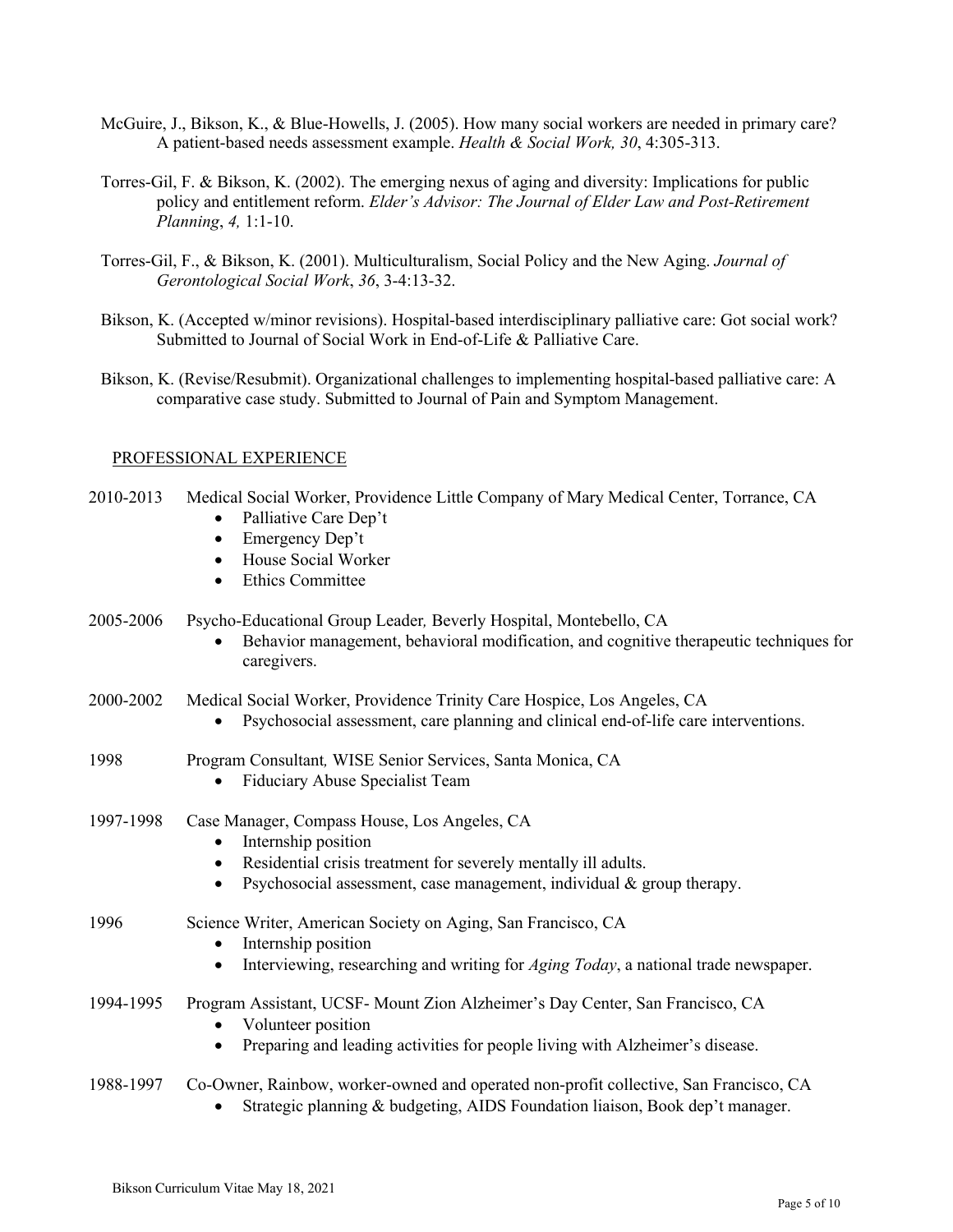- 1987-1988 Assistant Director, St. Nicholas Preschool, San Francisco, CA
	- Onsite Administrator
	- Supervised staff, licensure compliance, fiscal & census development, parent liaison.
- 1983-1984 Clinic Assistant, Santa Cruz Women's Health Collective, Santa Cruz, CA
	- Volunteer position
	- Health advocate, counselor & clinic assistant.

## ADDITIONAL PUBLICATIONS

- Smith-Maddox, R., Bikson, K., Parker Dominguez, T. & Singh, M. (2016). *Summary Report of Real Talk Faculty Forums,* Technical report prepared for the Provost and Academic Senate, USC.
- Bikson, K. (2002, September 14). *Film permits: The backstory*, letter to the editor, *Los Angeles Times*.
- Torres-Gil, F., & Bikson, K. (1999). *The politics of intergenerational relationships: A conceptual framework*. Co-author of testimony to the United States Senate Special Committee on Aging, entered into the Congressional Record, November 8, 1999.
- Estes, C., Linkins, K., & Associates (1999). *Long-Term Care for the Disadvantaged Elderly: Grassroots Activism and Successful Strategies*. Institute for Health & Aging, UCSF, funded by Public Welfare Foundation and the AARP/Andrus Foundation (associate co-author).
- Estes, C., Linkins, K., Yoo, G., & Associates (1996). *UCSF Survey of Diversity*. Technical report prepared for Chancellor's Executive Steering Committee on Diversity, UCSF (associate co-author).
- Bikson, K. (1996, July/August). Atlanta's Olympics plan for elders. *Aging Today*, newspaper of the American Society on Aging.
- Bikson, K. (1996, July/August). From Tuskegee in the 40's to Los Angeles in the 90's: How far have we come? *Synapse*, newspaper of the University of California, San Francisco.
- Bikson, K. (1996, May/June). Cosmetic surgery: Is it gerontologically correct? *Aging Today*, newspaper of the American Society on Aging.
- Bikson, K. (1992, September). I'd rather be sweeping City Hall. *Street Sheet*, newspaper by and for the homeless, San Francisco.

# COMMUNITY & PROFESSIONAL SERVICE

2015-2018, Chair, SSWR Special Interest Group: *End of Life Care*

Article reviewer

- *AIDS and Behavior*
- *BMJ Supportive & Palliative Care*
- *International Journal for Applied Psychoanalytic Studies*
- *International Journal of STD & AIDS*
- *Journal of Health Disparities Research and Practice*
- *Journal for the Society of Social Work and Research*
- *Supportive Care in Cancer*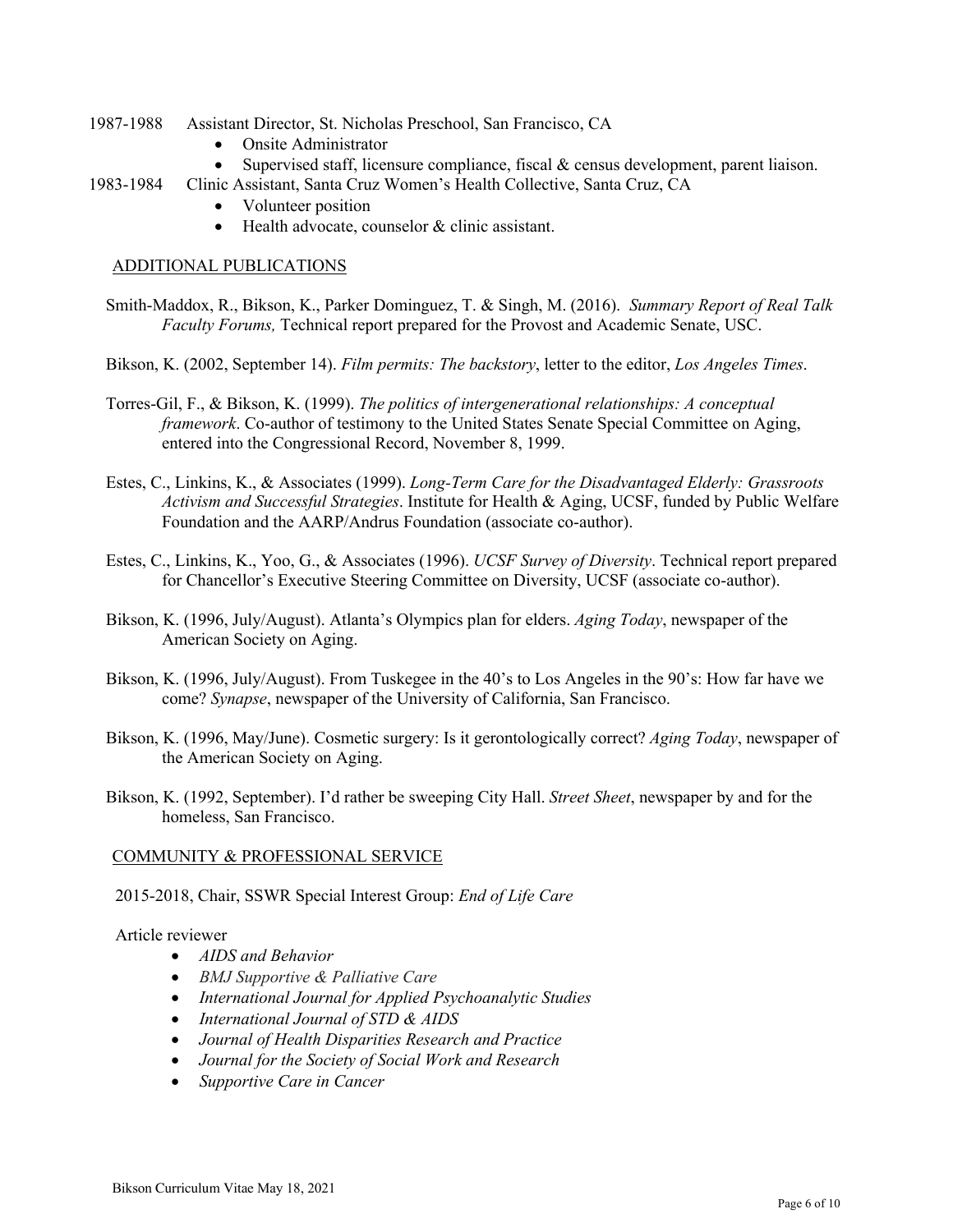Abstracts reviewer

- Council on Social Work Education
- Gerontological Society of America
- Society for Social Work Research

Session moderator, American Academy of Hospice and Palliative Medicine's Annual Assembly, (AAHPM) Boston, March 2010

Formal comment to Federal Drug Administration Docket FDA-2009-N-0143 on Risk Evaluation and Mitigation Strategies for Certain Opioid Drugs, June 2009

Invited participant in collaboration meeting at New York Academy of Medicine for New York City area gerontological social work faculty, April 2009

Invited Grand Rounds on palliative care at Bellevue Hospital, NY, January 2009

Interviewed by BBC Television about challenges facing LGBTQ elders, December 2008

- Invited presentation, Hartford Doctoral Fellows Program Site Visit, Boston College, April 2008
- Invited speaker, Alzheimer's Association Greater East Los Angeles Regional Office 13th Annual Care Giver Recognition Luncheon, May 2006
- Outreach and fundraising for IDEAS: Improving Dreams Equality Access and Success, serving the undocumented student community, UCLA, 2005-2006
- Invited outreach and recruitment speaker to under-represented Santa Barbara public high school students, Santa Barbara Cesar Chavez Leadership Institute, May 2006
- Invited delegate to the California Social Work Education Center (Cal SWEC) Aging Summit, California State University, Long Beach, October 2004
- Invited presentation for new teaching fellows, *Keys to developing a successful freshman honors seminar,* General Education Clusters, College of Letters & Science, UCLA, December 2002
- Volunteer, Sixth Annual Conference of the Society for Social Work and Research (SSWR), San Diego, CA, January 2002
- Invited presentation, Career Opportunities in Social Welfare, Psychology Research Opportunity Programs, mentorship program for underrepresented minorities, Psychology Dep't, UCLA, April 2001
- Student Representative, Doctoral Committee, Dep't of Social Welfare, UCLA, 2000-2001
- Reporter for *Aging Today*, 42nd Annual Meeting of the American Society on Aging, (ASA) Anaheim, CA, March 1996

Invited presentation on older women's health, Clinic Assistant Training, Berkeley Free Clinic, Berkeley, CA, February 1996

Volunteer, Gerontological Society of America's (GSA) 48th Annual Scientific meeting, Los Angeles, CA, November 1995

Grassroots organizer gathering community recommendations for the 1995 White House Conference on Aging, Region IX, San Francisco, CA, May 1995

Organizer, multi-media fundraising event for battered women's shelter, La Casa de las Madres, San Francisco, CA, August 1993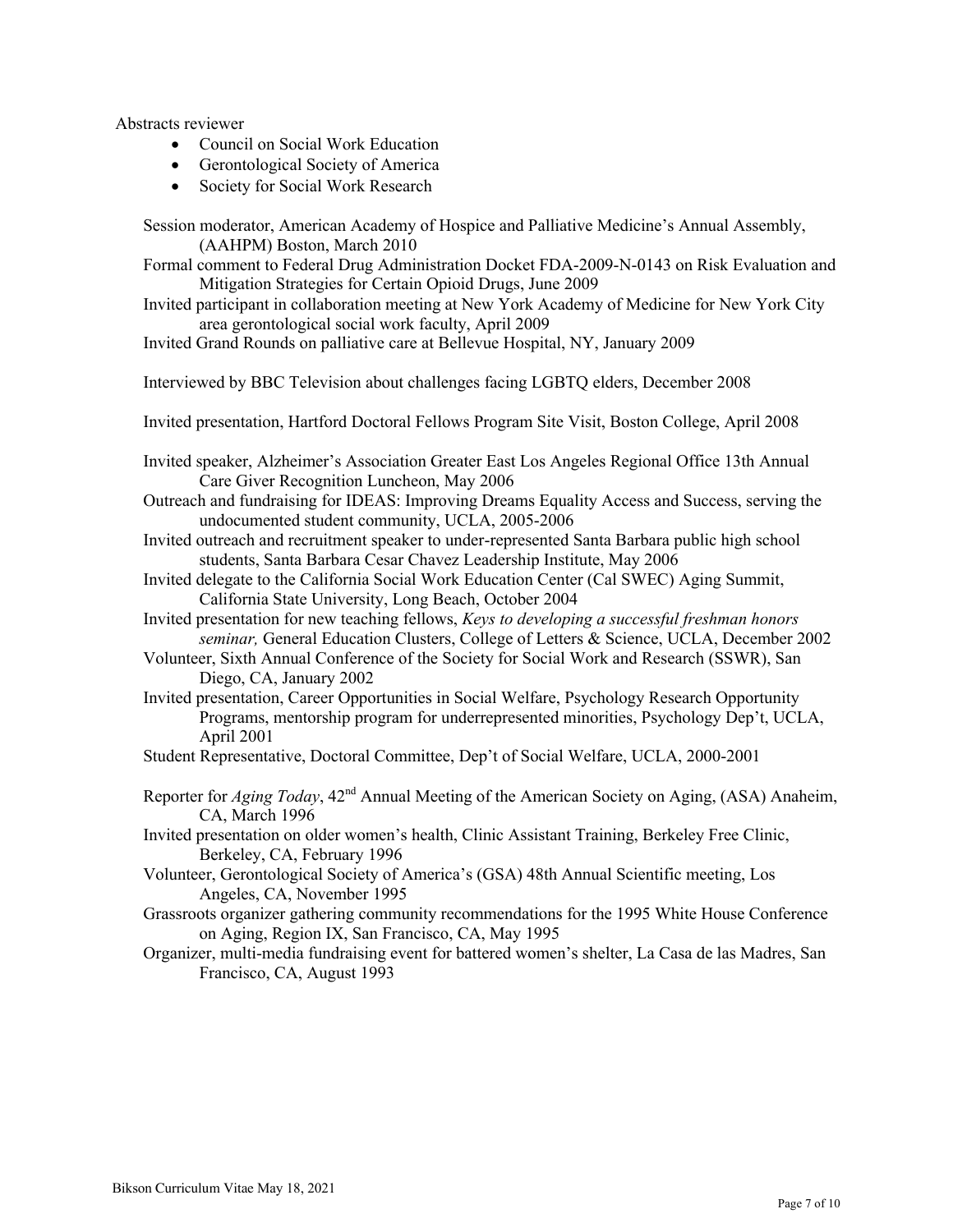# AWARDS AND HONORS

- 2013 Certificate of Recognition for Outstanding Academic Contributions to the LGBTQ Community, *USC Rainbow Alliance Caucus*
- 2012 Certificate of Recognition for Outstanding Academic Contributions to the LGBTQ Community, *USC Rainbow Alliance Caucus*
- Young Investigators Award, American Academy of Hospice and Palliative Medicine, 2010
- Paper Award, American Academy of Hospice and Palliative Medicine, 2010
- Scholarship Award, College of Palliative Care, AAHPM Annual Assembly 2007
- Toby Gold Fellowship, Dep't of Social Welfare, UCLA 1998-1999
- Graduate Dean's Fellowship Award, Graduate Division, UCLA 1997-1998
- Chapter Beta Xi, Sigma Phi Omega, National Gerontological Honor Society 1995-1997

# PROFESSIONAL DEVELOPMENT & CONTINUING EDUCATION

- National SEED Leaders Training, Seeking Education Equity & Diversity, San Anselmo, CA, June 2018 Using NVivo as a Research Tool, Dep't of Business Communication, USC, February 2017
- Grounded Theory Workshop, Dr. Kathy Charmaz, Sonoma State University, held at the Suzanne

Dworak-Peck School of Social Work, USC, June 2016

- Allegories on Race and Racism, Dr. Camara Jones, APHA President, held at the Suzanne Dworak-Peck School of Social Work, USC, March 2016
- Neurobiology Training Workshop, Lyon-Levine, M. Smith, W. & Whitsett, D., Suzanne Dworak-Peck School of Social Work, USC, June 2015
- Screening, Brief Intervention & Referral to Treatment (SBIRT), Integrated Substance Abuse Programs, Geffen School of Medicine, UCLA, May 2014
- Spousal/Partner Abuse Detection, Assessment and Intervention, NASW-CA Annual Conference, Irvine, CA, October 2012

Human Sexuality, NASW-CA Continuing Education, Burbank, CA, June 2012

Child Abuse, NASW-CA Continuing Education, Burbank, CA, June 2012

- Strategies for Conducting Implementation Research, Research Methods Workshop, SSWR, San Francisco, CA, January 2010
- Promoting Excellence in Pain Management and Palliative Care for Social Workers, Advanced Track, Southern California Cancer Pain Initiative and the City of Hope, Duarte, CA, July 2009
- Palliative Care: A Global Perspective, NYU Global Public Health, April 2008
- Translation and Diffusion of Geriatric Social Work Research, Hartford Translational Research Conference Training Retreat, GSA, Washington D.C. April 2008
- Sort and Sift, Think and Shift: Multidimensional Qualitative Analysis, Research Talk Workshop, El Segundo, CA, October 2006
- Introduction to ATLAS.ti, and Advanced Features of ATLAS.ti, Research Talk Qualitative Software Seminar, El Segundo, CA, October 2006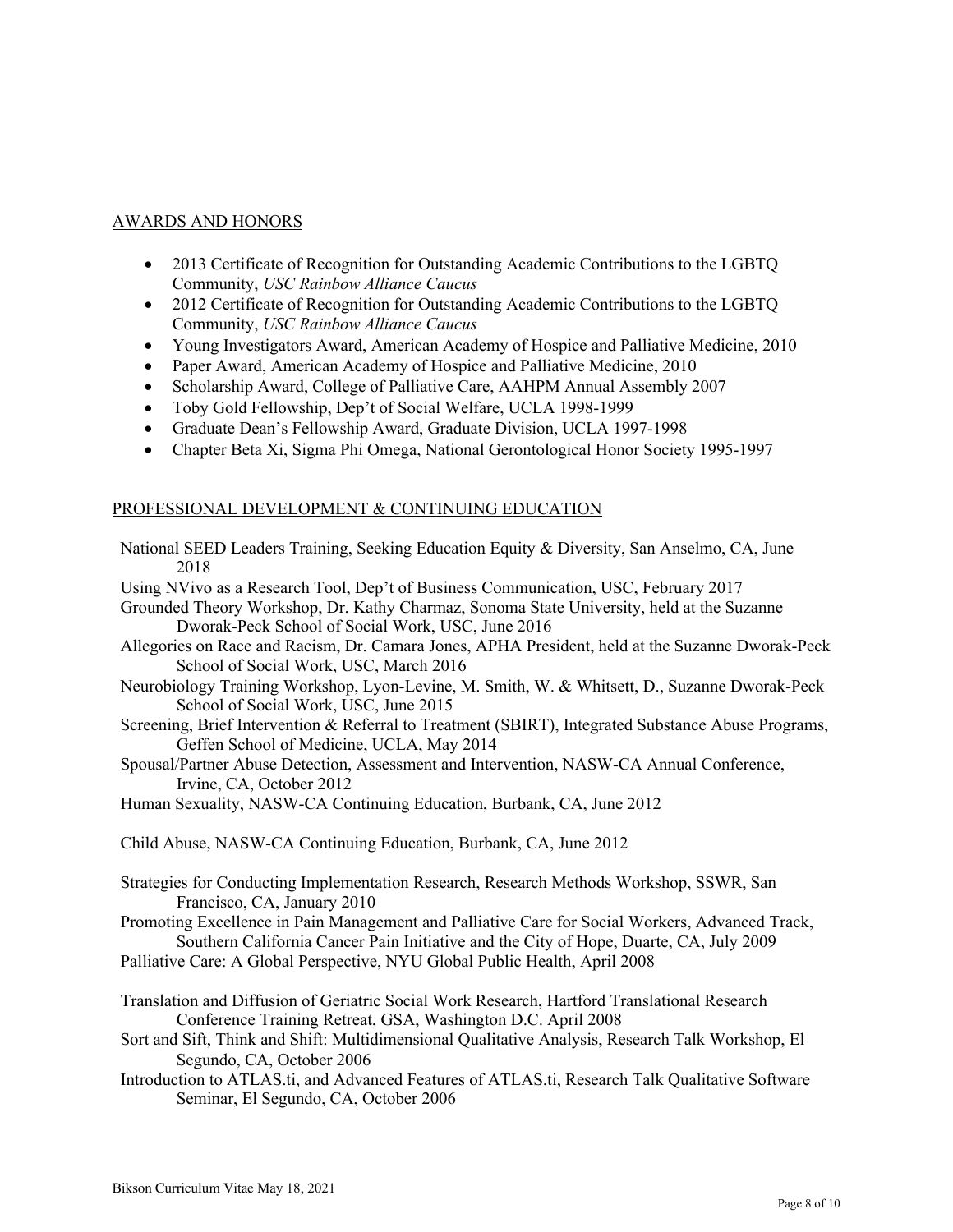Qualitative and Mixed Methods Research: Improving the Quality of Science and Addressing Health Issues of Diverse Populations, GSA Workshop, Orlando, FL, November 2005

- Elder Care, 32nd Annual Irving M. Rasgon Family Medicine Symposium, Kaiser Permanente Dep't of Clinical Services, Anaheim, CA, June 2005
- Social Work Spanish immersion & Mexican social issues, Cemanahuac School in Cuernavaca, Buenavista, Cuetzalan, San Miguel Tzinacapan, and the Distrito Federal, July 2005
- Qualitative Research Workshop, Center for Research, Education, Training, and Strategic Communication on Minority Health Disparities, UCLA, April 2005
- Qualitative and Mixed Methods Research: Improving the Quality of Science and Addressing Health Disparities, GSA Workshop, Washington D.C. November 2004

# PROFESSIONAL AFFILIATIONS

- American Society on Aging (ASA)
- Council on Social Work Education (CSWE)
- Gerontological Society of America (GSA)
- Social Work Network in Palliative and End-of-Life Care (SW-PALL-EOL)
- Society for the Psychological Study of Social Issues (SPSSI)
- Society for Social Work & Research (SSWR)

#### *Appendix: Guest Lectures*

| October 2015     | Healthcare financing: Paying for health in the United States. USC SDPSSW<br>[Annalisa Enrile, Ph.D.]                                                                                   |
|------------------|----------------------------------------------------------------------------------------------------------------------------------------------------------------------------------------|
| October 2009     | Organizational Behavior. Advanced Policy Practice, NYU SSSW [Marjorie<br>Rock, Ph.D.]                                                                                                  |
| November 2008    | Organizational Change. Advanced Policy Practice, NYU SSSW [Marjorie Rock,<br>Ph.D.]                                                                                                    |
| October 2008     | Case Study Methodology. Research Methods, Doctoral Seminar, NYU SSSW<br>[Victoria Stanhope, PhD].                                                                                      |
| April 2008       | How to survive a qualitative dissertation. Qualitative Methods, Doctoral Seminar,<br>NYU SSSW [Deborah Padgett, Ph.D.]                                                                 |
| February 2008    | Leadership as Policy Practice. Advanced Policy Practice, NYU SSSW [Marjorie<br>Rock, PhD].                                                                                             |
| <b>July 2006</b> | Qualitative and Mixed-Methods Research. Research Methods, CSU Los Angeles,<br>Social Work [Edna Naito-Chan, PhD].                                                                      |
| June 2006        | End of Life Care. Caregiving for Frail and Disabled Elderly: Interpersonal<br>Processes and Public Policy Responses, UCLA, College of Letters and<br>Science [Kathryn Kietzman, Ph.D.] |
| May 2006         | Death & Dying. Advanced Policy Seminar, Older Adults and Families, CSU<br>Long Beach, Social Work [Yolanda Green, Ph.D.]                                                               |
| April 2006       | End of Life Care. Advanced Policy Seminar, Older Adults and Families, MSW<br>Course, CSU Long Beach, Social Work [Darcey Merritt, PhD].                                                |
| March 2006       | Death & Dying. Social Work Policies and Programs, UCLA, Dept. of Social<br>Welfare. [Jorja Leap, Ph.D.]                                                                                |
| March 2006       | Medicare & Medicaid: What is up with the new PART D? Advanced Policy<br>Seminar, Older Adults and Families, CSU Long Beach, Social Work<br>[Darcey Merritt, Ph.D.]                     |
| June 2005        | Understanding End of Life Care. Human Behavior in the Social Environment,<br>CSU Los Angeles, Social Work [Sofya Bagdasaryan, PhD].                                                    |